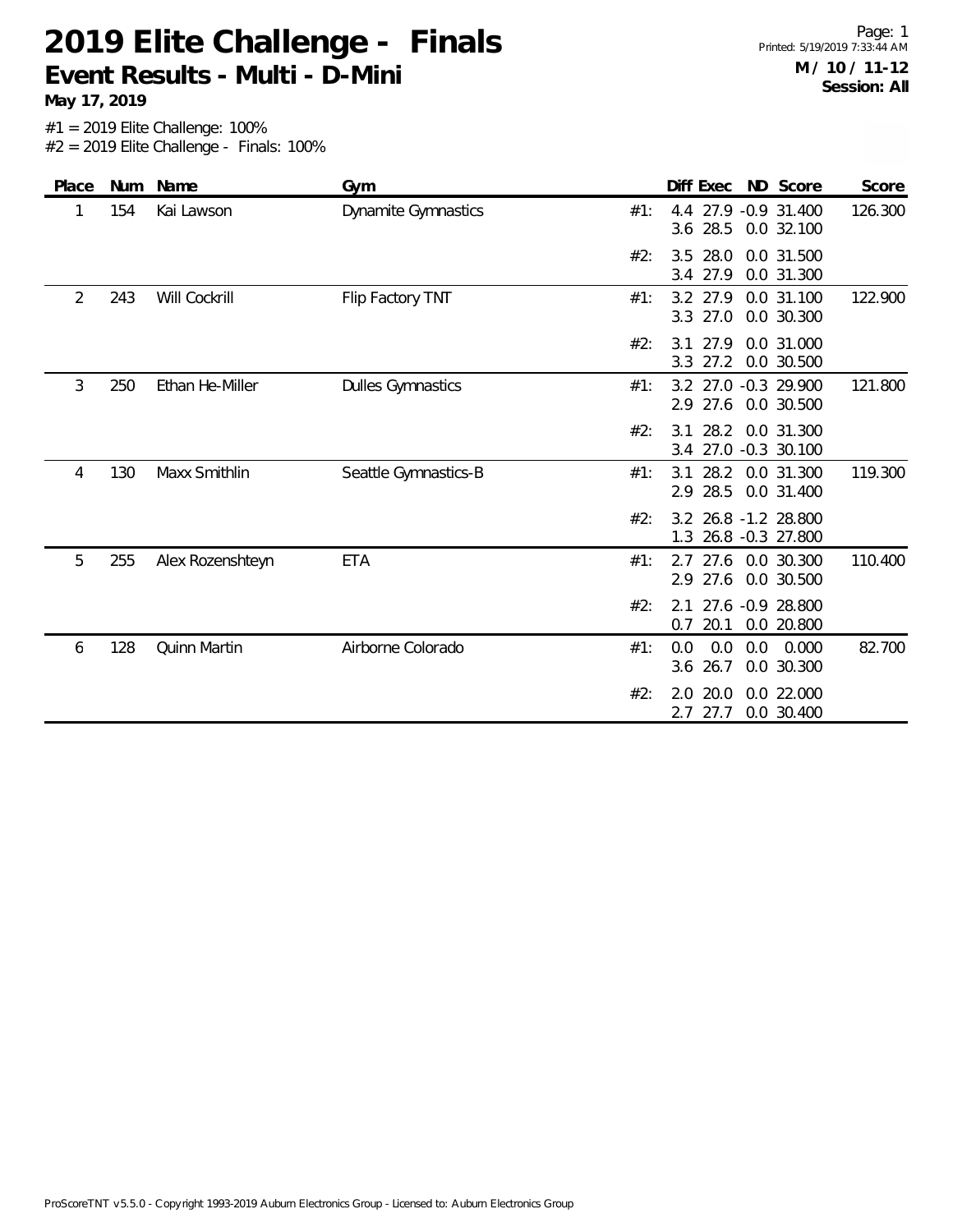**May 17, 2019**

| Place | Num | Name                  | Gym                 |     | Diff Exec                  | ND Score                           | Score   |
|-------|-----|-----------------------|---------------------|-----|----------------------------|------------------------------------|---------|
| 1     | 266 | Leah Edelman          | <b>ETA</b>          | #1: | 3.3 28.8<br>3.2 27.6       | 0.0 32.100<br>0.0 30.800           | 126.300 |
|       |     |                       |                     | #2: | 3.3 28.5<br>28.5<br>3.1    | 0.0 31.800<br>0.0 31.600           |         |
| 2     | 126 | Samantha Breckenridge | Kris Power Tumbling | #1: | 28.2<br>3.1<br>3.2 28.2    | 0.0 31.300<br>0.0 31.400           | 124.900 |
|       |     |                       |                     | #2: | 2.2 28.9<br>28.2<br>2.9    | 0.0 31.100<br>0.0 31.100           |         |
| 3     | 265 | Ava DeHanes           | ETA                 | #1: | 28.2<br>2.7<br>$3.7$ 26.7  | 0.0 30.900<br>0.0 30.400           | 123.900 |
|       |     |                       |                     | #2: | $3.1$ 28.0<br>28.6<br>2.9  | 0.0 31.100<br>0.0 31.500           |         |
| 4     | 268 | Betsy Nash            | <b>MTGA</b>         | #1: | 28.2<br>3.0<br>$3.1$ 28.2  | 0.0 31.200<br>0.0 31.300           | 120.600 |
|       |     |                       |                     | #2: | 27.4<br>2.7                | 3.3 25.0 -0.3 28.000<br>0.0 30.100 |         |
| 5     | 246 | Marlena Gracia        | Garden State        | #1: | 3.2 27.3<br>3.1            | 0.0 30.500<br>27.3 -0.9 29.500     | 119.800 |
|       |     |                       |                     | #2: | 27.5<br>2.1<br>2.5<br>27.7 | 0.0 29.600<br>0.0 30.200           |         |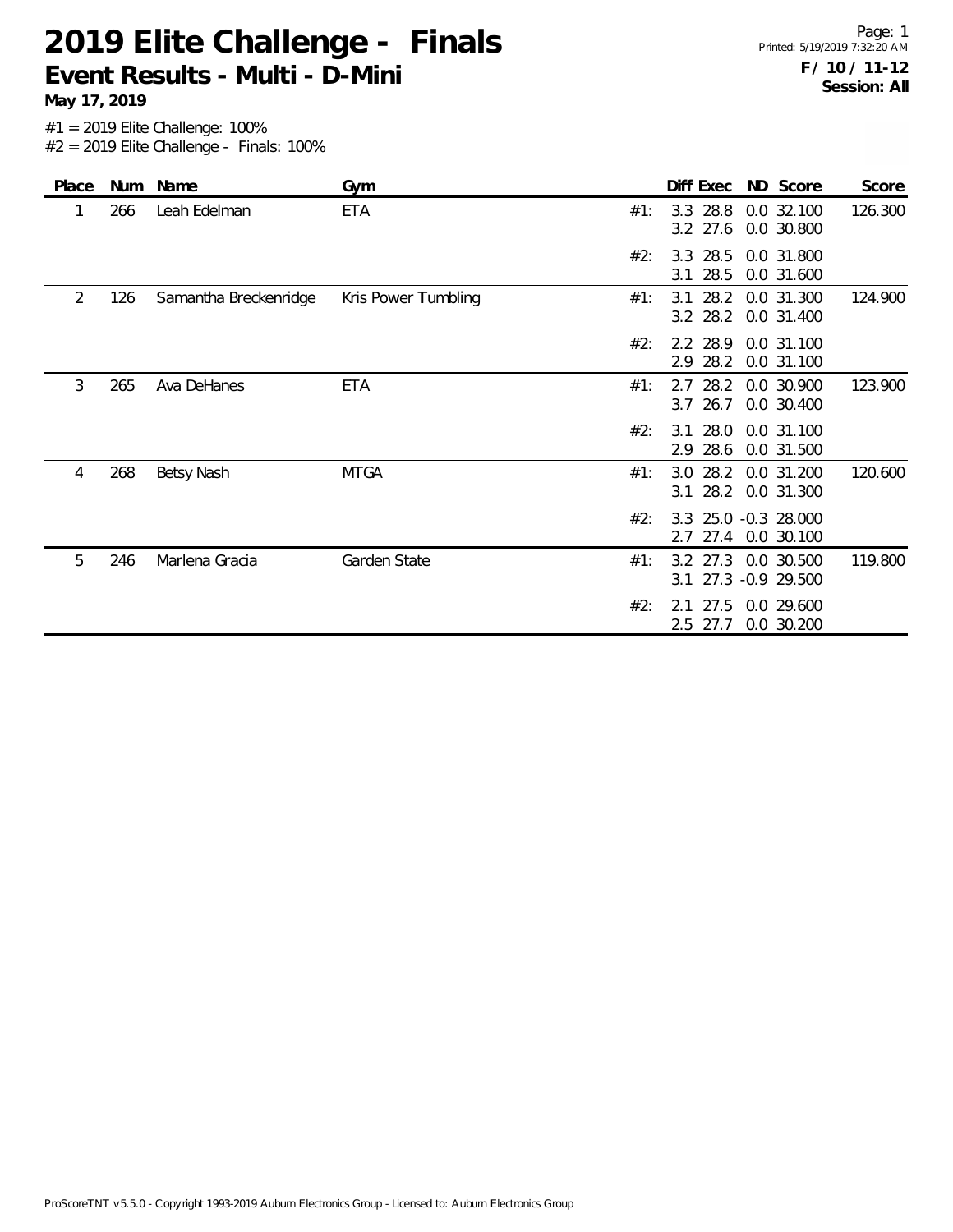**May 17, 2019**

| Place | Num | Name             | Gym                        | ND Score<br>Diff Exec<br>Score                                           |
|-------|-----|------------------|----------------------------|--------------------------------------------------------------------------|
| 1     | 270 | Rowan Deakin     | World Elite                | 5.2 28.6 -0.9 32.900<br>131.200<br>#1:<br>4.4 27.4 0.0 31.800            |
|       |     |                  |                            | #2:<br>5.2 28.2<br>0.0 33.400<br>4.8<br>28.3<br>0.0 33.100               |
| 2     | 133 | Cristian Aguirre | <b>Integrity Athletics</b> | 29.0<br>0.0 32.200<br>129.700<br>3.2<br>#1:<br>28.3 -0.3 32.800<br>4.8   |
|       |     |                  |                            | 28.7<br>0.0 32.400<br>#2:<br>3.7<br>4.4 27.9<br>0.0 32.300               |
| 3     | 258 | Nate Swanepoel   | Vargas Academy             | 5.2 28.2 -0.9 32.500<br>129.400<br>#1:<br>28.8 - 0.9 32.700<br>4.8       |
|       |     |                  |                            | #2:<br>28.6<br>0.0 32.200<br>3.6<br>3.7<br>28.3<br>0.0 32.000            |
| 4     | 132 | Ben Adams        | Sonshine Gymnastics        | 27.6<br>0.0 32.000<br>126.300<br>#1:<br>4.4<br>28.2<br>0.0 31.300<br>3.1 |
|       |     |                  |                            | 4.3 27.4<br>0.0 31.700<br>#2:<br>28.0<br>0.0 31.300<br>3.3               |
| 5     | 269 | Luke Davis       | CIA                        | 28.5<br>#1:<br>3.3<br>0.0 31.800<br>125.500<br>3.2 27.7<br>0.0 30.900    |
|       |     |                  |                            | #2:<br>28.4<br>0.0 31.700<br>3.3<br>0.0 31.100<br>3.5 27.6               |
| 6     | 228 | <b>BJ</b> Mensah | <b>WHGF</b>                | 124.200<br>3.6 28.0 -0.9 30.700<br>#1:<br>27.8 -0.9 30.400<br>3.5        |
|       |     |                  |                            | 3.3<br>28.0<br>0.0 31.300<br>#2:<br>28.8<br>0.0 31.800<br>3.0            |
| 7     | 283 | Caden Wharton    | <b>Dulles Gymnastics</b>   | 28.1<br>121.400<br>3.2<br>0.0 31.300<br>#1:<br>28.3<br>0.0 31.400<br>3.1 |
|       |     |                  |                            | 27.3 -0.3 29.100<br>#2:<br>2.1<br>1.8 27.8<br>0.0 29.600                 |
| 8     | 134 | Zachary Halter   | Seattle Gymnastics-B       | 28.5<br>0.0 31.600<br>115.400<br>#1:<br>3.1<br>28.7<br>3.3<br>0.0 32.000 |
|       |     |                  |                            | #2:<br>3.2 27.7 0.0 30.900<br>0.6 20.3 0.0 20.900                        |
| 9     | 404 | Charles Medlock  | Gleasons Gymnastics        | 4.4 28.1 -0.9 31.600<br>62.800<br>#1:<br>3.5 28.0 -0.3 31.200            |
|       |     |                  |                            | $0.0$ $0.0$ $0.000$<br>#2:<br>0.0<br>$0.0$ $0.0$ $0.000$<br>0.0          |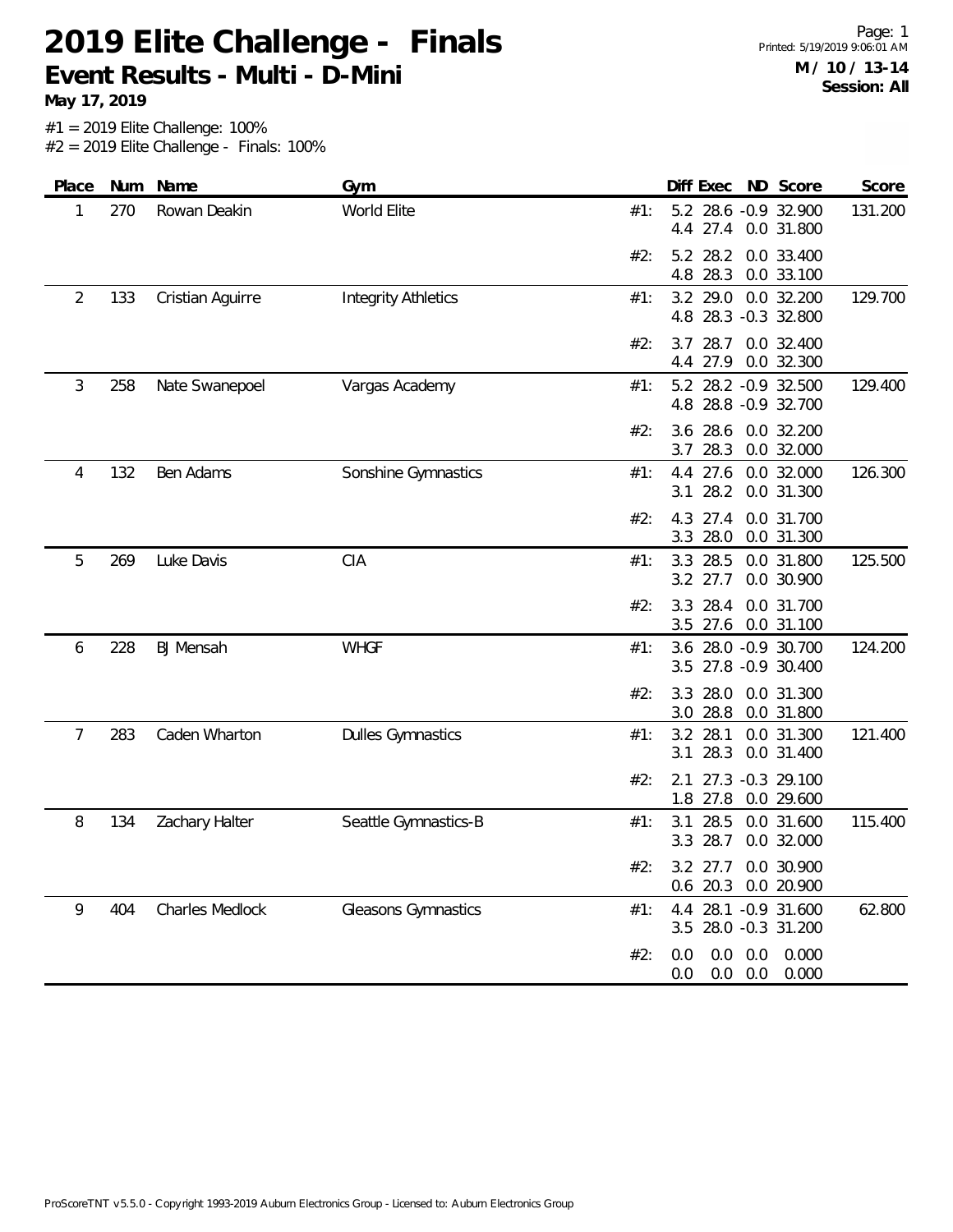**May 17, 2019**

| Place |     | Num Name          | Gym                     |     | ND Score<br>Diff Exec                                    | Score   |
|-------|-----|-------------------|-------------------------|-----|----------------------------------------------------------|---------|
| 1     | 121 | Avery Kroeker     | <b>Stars Gymnastics</b> | #1: | 0.0 31.900<br>3.2 28.7<br>3.0 28.4 -0.9 30.500           | 127.300 |
|       |     |                   |                         | #2: | 28.9<br>0.0 32.400<br>3.5<br>3.3<br>29.2<br>0.0 32.500   |         |
| 2     | 279 | Skylar Reale      | Indigo                  | #1: | 28.9<br>0.0 32.200<br>3.3<br>3.4 28.5<br>0.0 31.900      | 126.700 |
|       |     |                   |                         | #2: | 2.7 27.9<br>0.0 30.600<br>28.9<br>0.0 32.000<br>3.1      |         |
| 3     | 276 | Ava Huss          | Air Sports              | #1: | 3.2 28.5<br>0.0 31.700<br>28.2<br>0.0 31.300<br>3.1      | 126.400 |
|       |     |                   |                         | #2: | 28.6<br>0.0 31.600<br>3.0<br>3.5 28.3<br>0.0 31.800      |         |
| 4     | 251 | Jiji Kent         | <b>ESCX</b>             | #1: | 4.8<br>27.6<br>0.0 32.400<br>27.7<br>0.0 32.100<br>4.4   | 126.000 |
|       |     |                   |                         | #2: | $3.7$ 27.3<br>0.0 31.000<br>28.5 -0.9 30.500<br>2.9      |         |
| 5     | 272 | Leah Garafalo     | Garden State            | #1: | 4.4 27.7<br>0.0 32.100<br>4.4 27.3 -0.9 30.800           | 125.800 |
|       |     |                   |                         | #2: | 3.7 28.3<br>0.0 32.000<br>$3.6$ 27.3<br>0.0 30.900       |         |
| 6     | 231 | Nastia Katchalova | Elite World             | #1: | 4.4 27.7 0.0 32.100<br>4.4 27.8 -0.3 31.900              | 125.600 |
|       |     |                   |                         | #2: | 27.8 0.0 31.500<br>3.7<br>3.6 27.7 -1.2 30.100           |         |
| 7     | 274 | Aamirah Hayes     | <b>MTGA</b>             | #1: | 28.5<br>0.0 31.800<br>3.3<br>27.9<br>0.0 31.000<br>3.1   | 122.700 |
|       |     |                   |                         | #2: | 0.0 30.400<br>$3.0$ 27.4<br>27.7 -0.9 29.500<br>2.7      |         |
| 8     | 278 | Clara McNew       | <b>CIA</b>              | #1: | 3.0 28.3<br>0.0 31.300<br>3.3 28.2 0.0 31.500            | 122.300 |
|       |     |                   |                         | #2: | 2.1 27.3 -1.2 28.200<br>3.3 28.0 0.0 31.300              |         |
| 9T    | 238 | Hannah Barlow     | Indigo                  | #1: | 2.7 28.7 0.0 31.400<br>3.0 28.0<br>0.0 31.000            | 62.400  |
|       |     |                   |                         | #2: | 0.0<br>0.000<br>0.0<br>0.0<br>0.0<br>0.0<br>0.000<br>0.0 |         |
| 10T   | 256 | Ashley Sherman    | <b>ETA</b>              | #1: | $2.7$ 28.6<br>0.0 31.300<br>3.0 28.1<br>0.0 31.100       | 62.400  |
|       |     |                   |                         | #2: | 0.0<br>0.0<br>0.0<br>0.000<br>0.0<br>0.0<br>0.000<br>0.0 |         |
| 11    | 223 | Gracie Cain       | Eagle Gymnastics TX     | #1: | 3.2 28.2<br>0.0 31.400<br>3.3 28.4 -0.9 30.800           | 62.200  |
|       |     |                   |                         | #2: | 0.000<br>0.0<br>0.0<br>0.0<br>0.0<br>0.0<br>0.000<br>0.0 |         |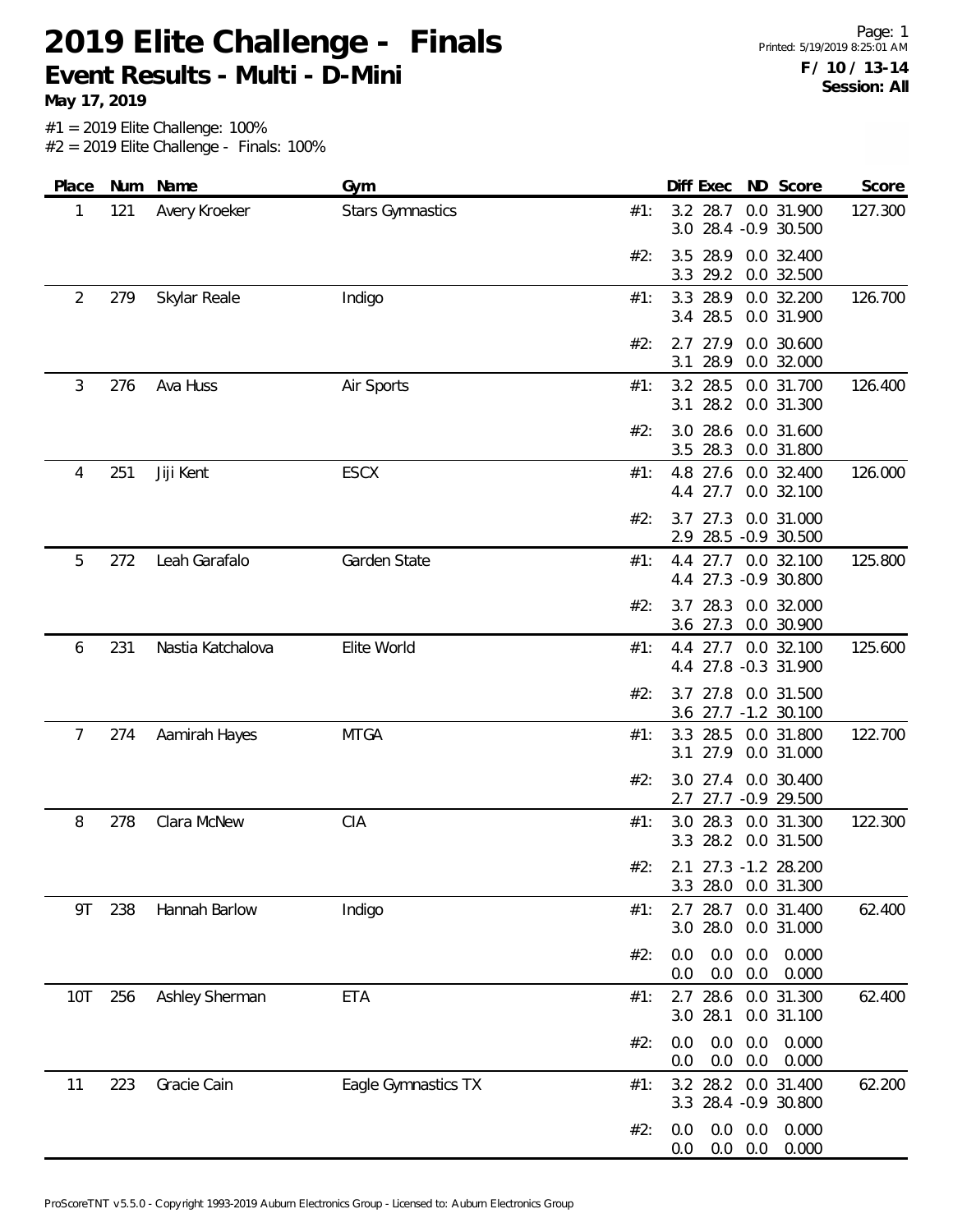**May 17, 2019**

| Place           |     | Num Name     | Gvm  | Diff Exec ND Score                                  |       | Score  |
|-----------------|-----|--------------|------|-----------------------------------------------------|-------|--------|
| 12 <sup>°</sup> | 275 | Ella Henshaw | MTGA | $\#1$ : 0.6 19.9 0.0 20.500<br>3.1 27.5 0.0 30.600  |       | 51.100 |
|                 |     |              |      | #2: 0.0 0.0 0.0 0.000<br>$0.0 \quad 0.0$<br>$0.0^-$ | 0.000 |        |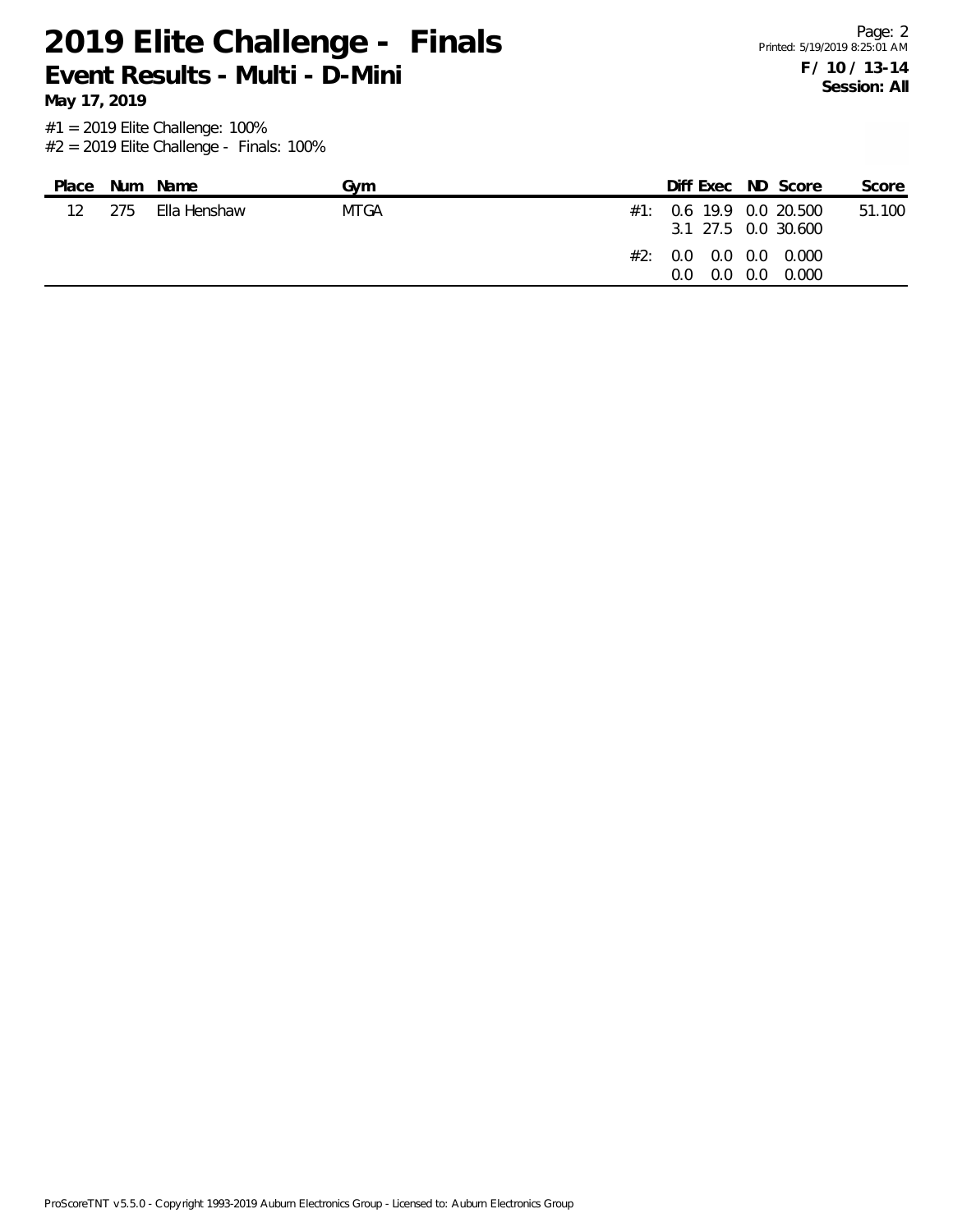**May 17, 2019**

| Place          | Num | Name               | Gym                        |     | Diff Exec                                    |                                  | ND Score                 | Score   |
|----------------|-----|--------------------|----------------------------|-----|----------------------------------------------|----------------------------------|--------------------------|---------|
| 1              | 221 | Alex Balinbin      | Elmwood                    | #1: | 5.2 28.6<br>29.0<br>5.2                      |                                  | 0.0 33.800<br>0.0 34.200 | 133.800 |
|                |     |                    |                            | #2: | 28.5<br>4.4<br>4.8<br>28.1                   |                                  | 0.0 32.900<br>0.0 32.900 |         |
| $\overline{2}$ | 117 | Ryan Diez          | Park Avenue Gymnasti       | #1: | 5.2 28.6 -1.2 32.600<br>5.2 28.8 -0.3 33.700 |                                  |                          | 131.000 |
|                |     |                    |                            | #2: | 28.4<br>4.4<br>28.2<br>3.7                   |                                  | 0.0 32.800<br>0.0 31.900 |         |
| 3              | 112 | AJ Noble           | <b>Champions Westlake</b>  | #1: | 5.2 28.2 -0.9 32.500<br>4.8 28.4 -0.3 32.900 |                                  |                          | 129.600 |
|                |     |                    |                            | #2: | 4.8<br>27.9<br>3.4 28.1                      |                                  | 0.0 32.700<br>0.0 31.500 |         |
| 4              | 110 | Kaden Garcia       | <b>High Altitude</b>       | #1: | 5.2 28.1 -0.3 33.000<br>5.6 28.5 -0.3 33.800 |                                  |                          | 129.200 |
|                |     |                    |                            | #2: | 5.2 27.3 -0.3 32.200<br>3.1                  |                                  | 27.4 -0.3 30.200         |         |
| 5              | 124 | Connor Shemenski   | <b>Integrity Athletics</b> | #1: | 4.8 28.7 -0.9 32.600<br>4.8 27.8 -1.5 31.100 |                                  |                          | 127.100 |
|                |     |                    |                            | #2: | 3.3 28.5 -0.9 30.900<br>3.4 29.1             |                                  | 0.0 32.500               |         |
| 6              | 197 | Johathon Purdum    | Airbenders                 | #1: | 6.0 27.3 -0.3 33.000<br>5.6 28.1 -1.2 32.500 |                                  |                          | 98.600  |
|                |     |                    |                            | #2: | 4.8<br>28.3<br>0.0<br>0.0                    | 0.0                              | 0.0 33.100<br>0.000      |         |
| 7              | 282 | Cade Robinson      | Sonshine Academy           | #1: | 4.8<br>28.2<br>28.1<br>3.7                   |                                  | 0.0 33.000<br>0.0 31.800 | 95.900  |
|                |     |                    |                            | #2: | 5.2 27.4 -1.5 31.100<br>0.0<br>0.0           |                                  | $0.0\quad 0.000$         |         |
| 8              | 107 | Alexander Brigance | <b>Amplify Gymnastics</b>  | #1: | 4.8 28.0<br>5.6 28.9 -1.2 33.300             |                                  | 0.0 32.800               | 66.100  |
|                |     |                    |                            | #2: | $0.0$ $0.0$ $0.0$ $0.000$<br>0.0             |                                  | $0.0$ $0.0$ $0.000$      |         |
| 9              | 406 | Jack Yerxa         | Gleasons Gymnastics        | #1: | 3.5 29.1 0.0 32.600<br>4.4 27.0 -0.9 30.500  |                                  |                          | 63.100  |
|                |     |                    |                            | #2: | 0.0<br>0.0<br>0.0                            | $0.0\quad 0.0$<br>0.0            | 0.000<br>0.000           |         |
| 10             | 222 | Beau Beltran       | Wcc                        | #1: | 2.4 20.2 0.0 22.600<br>5.2 27.3 -1.2 31.300  |                                  |                          | 53.900  |
|                |     |                    |                            | #2: | 0.0<br>0.0<br>0.0                            | $0.0\quad 0.0$<br>0.0            | 0.000<br>0.000           |         |
| 11             | 229 | Kody Priest        | Indigo                     | #1: | 0.0<br>0.0<br>3.6 27.3 -0.9 30.000           | 0.0                              | 0.000                    | 30.000  |
|                |     |                    |                            | #2: | 0.0<br>0.0                                   | $0.0\quad 0.0$<br>$0.0\quad 0.0$ | 0.000<br>0.000           |         |
|                |     |                    |                            |     |                                              |                                  |                          |         |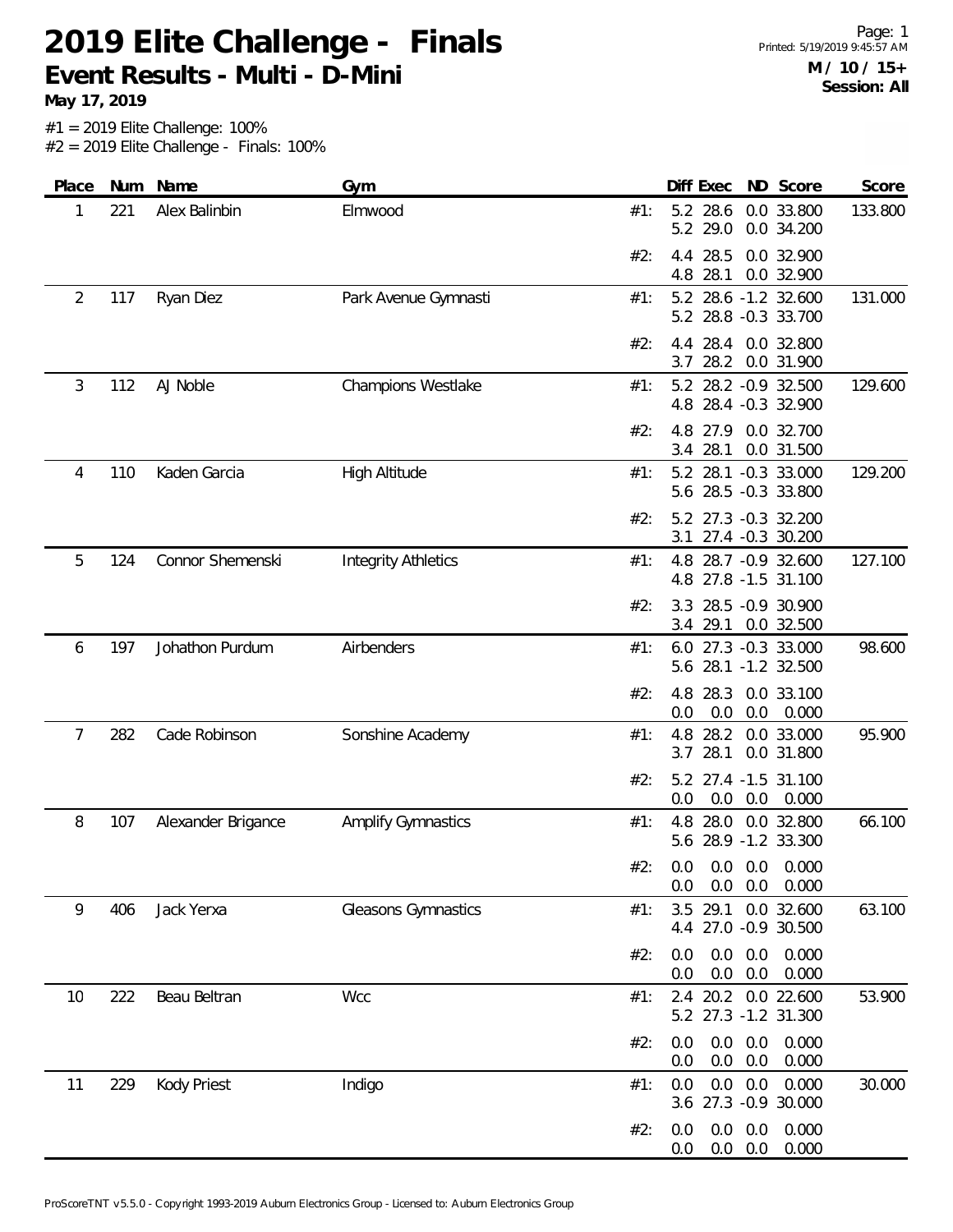**May 17, 2019**

| Place          | <b>Num</b> | Name              | Gym                        |     | Diff Exec                  |                          | ND Score                                    | Score   |
|----------------|------------|-------------------|----------------------------|-----|----------------------------|--------------------------|---------------------------------------------|---------|
| 1              | 226        | Kaylee Larson     | World Elite                | #1: | 4.8<br>4.8                 |                          | 28.3 -0.3 32.800<br>28.4 -0.3 32.900        | 128.800 |
|                |            |                   |                            | #2: | 28.5<br>2.9<br>28.3<br>3.4 |                          | 0.0 31.400<br>0.0 31.700                    |         |
| $\overline{2}$ | 119        | Chloe Harnar      | <b>Amplify Gymnastics</b>  | #1: | 4.8 27.8<br>28.2<br>3.9    |                          | 0.0 32.600<br>0.0 32.100                    | 128.400 |
|                |            |                   |                            | #2: | 28.4<br>3.5<br>27.4<br>4.4 |                          | 0.0 31.900<br>0.0 31.800                    |         |
| 3              | 113        | Tarynn Van Natta  | <b>Integrity Athletics</b> | #1: | 28.1<br>4.4<br>28.4<br>3.4 |                          | 0.0 32.500<br>0.0 31.800                    | 126.800 |
|                |            |                   |                            | #2: | 27.9<br>3.2<br>28.3<br>3.1 |                          | 0.0 31.100<br>0.0 31.400                    |         |
| 4              | 245        | Karlee English    | Pwerhouse                  | #1: | 3.6<br>27.9<br>28.1<br>4.4 |                          | 0.0 31.500<br>0.0 32.500                    | 126.500 |
|                |            |                   |                            | #2: | 28.0<br>3.5<br>27.3<br>3.7 |                          | 0.0 31.500<br>0.0 31.000                    |         |
| 5              | 233        | Kyla Larson       | World Elite                | #1: |                            |                          | 5.2 27.6 -0.3 32.500<br>3.1 28.2 0.0 31.300 | 126.300 |
|                |            |                   |                            | #2: | 3.3<br>28.3                |                          | 3.4 28.4 -0.9 30.900<br>0.0 31.600          |         |
| 6              | 263        | Erin Dirr         | <b>MJM Studios</b>         | #1: | 4.8                        |                          | 3.5 28.6 0.0 32.100<br>28.2 - 0.9 32.100    | 125.900 |
|                |            |                   |                            | #2: | 4.8<br>3.0                 |                          | 26.6 -0.9 30.500<br>28.2 0.0 31.200         |         |
| 7              | 260        | Caroline Walker   | Eagle Gymnastics TX        | #1: | 29.1<br>4.8<br>28.7<br>3.3 |                          | 0.0 33.900<br>0.0 32.000                    | 121.000 |
|                |            |                   |                            | #2: | 2.8<br>19.9<br>29.0<br>3.4 |                          | 0.0 22.700<br>0.0 32.400                    |         |
| 8              | 248        | Gracie Harder     | Carolina Elite             | #1: | 4.4 27.5<br>3.4 28.8       |                          | 0.0 31.900<br>0.0 32.200                    | 115.000 |
|                |            |                   |                            | #2: |                            |                          | 2.4 28.2 -0.9 29.700<br>1.2 20.0 0.0 21.200 |         |
| 9T             | 257        | Michelle Sherman  | <b>ETA</b>                 | #1: | 2.7 28.8<br>29.1<br>2.9    |                          | 0.0 31.500<br>0.0 32.000                    | 63.500  |
|                |            |                   |                            | #2: | 0.0<br>0.0                 | 0.0<br>0.0<br>$0.0\ 0.0$ | 0.000<br>0.000                              |         |
| 10T            | 407        | Brenna Busch      | Gleasons Gymnastics        | #1: | 3.4 28.3                   |                          | 3.6 28.5 -0.3 31.800<br>0.0 31.700          | 63.500  |
|                |            |                   |                            | #2: | 0.0<br>0.0                 | 0.0<br>0.0<br>0.0<br>0.0 | 0.000<br>0.000                              |         |
| 11T            | 111        | Kailyn Brzozowski | Tumble Tech                | #1: | 3.2 28.7                   |                          | 0.0 31.900<br>3.3 27.9 0.0 31.200           | 63.100  |
|                |            |                   |                            | #2: | 0.0<br>0.0                 | $0.0\ 0.0$<br>$0.0\ 0.0$ | 0.000<br>0.000                              |         |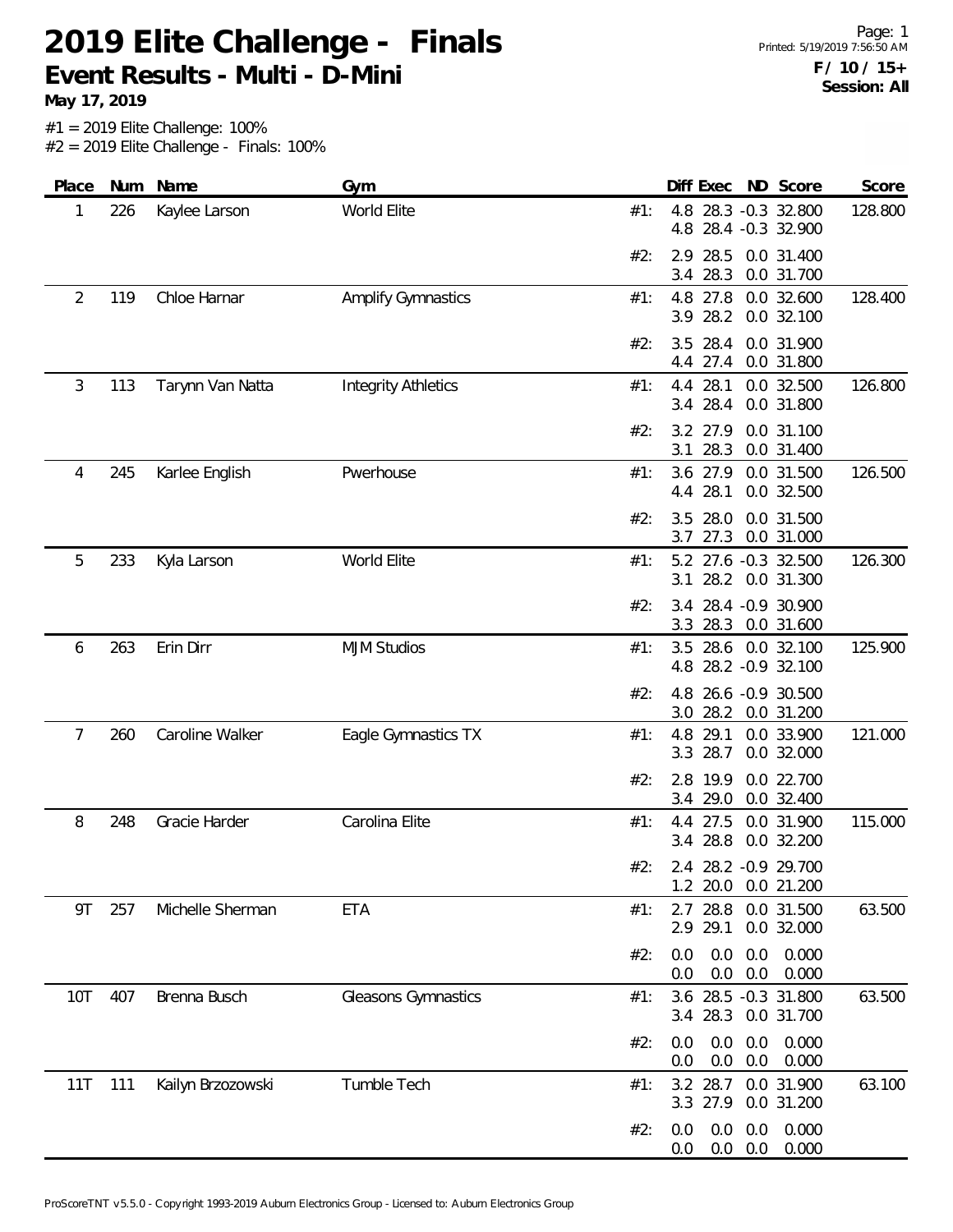#1 = 2019 Elite Challenge: 100% **May 17, 2019**

 $#2 = 2019$  Elite Challenge - Finals: 100%

| Place      | Num | Name               | Gym                      |     |            | Diff Exec            |                   | ND Score                                | Score  |
|------------|-----|--------------------|--------------------------|-----|------------|----------------------|-------------------|-----------------------------------------|--------|
| 12T        | 237 | McKenzie Petrich   | <b>Ultimate Air</b>      | #1: | 3.6<br>4.4 | 27.9                 |                   | 28.1 -0.9 30.800<br>0.0 32.300          | 63.100 |
|            |     |                    |                          | #2: | 0.0<br>0.0 | 0.0<br>0.0           | 0.0<br>0.0        | 0.000<br>0.000                          |        |
| 13T        | 123 | <b>Betty Reed</b>  | Seattle Gymnastics-B     | #1: | 3.3        | 3.2 28.0<br>28.2     |                   | 0.0 31.200<br>0.0 31.500                | 62.700 |
|            |     |                    |                          | #2: | 0.0<br>0.0 | 0.0<br>0.0           | 0.0<br>0.0        | 0.000<br>0.000                          |        |
| 14T        | 241 | Anjali Clark       | Funtastic                | #1: | 3.1<br>3.0 | 28.4<br>28.2         |                   | 0.0 31.500<br>0.0 31.200                | 62.700 |
|            |     |                    |                          | #2: | 0.0<br>0.0 | 0.0<br>0.0           | 0.0<br>0.0        | 0.000<br>0.000                          |        |
| 15T        | 264 | Kimberly Tipton    | Gymagic                  | #1: | 4.8<br>4.8 |                      |                   | 28.2 - 0.9 32.100<br>27.0 -1.2 30.600   | 62.700 |
|            |     |                    |                          | #2: | 0.0<br>0.0 | 0.0<br>0.0           | 0.0<br>0.0        | 0.000<br>0.000                          |        |
| 16T        | 114 | Peyton Brown       | Tumble Tech              | #1: | 3.1<br>2.9 | 27.9<br>28.2         |                   | 0.0 31.000<br>0.0 31.100                | 62.100 |
|            |     |                    |                          | #2: | 0.0<br>0.0 | 0.0<br>0.0           | 0.0<br>0.0        | 0.000<br>0.000                          |        |
| 17T        | 242 | Jenna Clark        | <b>MJM Studios</b>       | #1: | 3.0        | 28.0<br>3.2 27.9     |                   | 0.0 31.000<br>0.0 31.100                | 62.100 |
|            |     |                    |                          | #2: | 0.0<br>0.0 | 0.0<br>0.0           | 0.0<br>0.0        | 0.000<br>0.000                          |        |
| <b>18T</b> | 122 | Mackenzie Maness   | Let It Shine             | #1: | 3.5<br>3.6 | 27.2                 |                   | 27.7 -0.3 30.900<br>0.0 30.800          | 61.700 |
|            |     |                    |                          | #2: | 0.0<br>0.0 | 0.0<br>0.0           | 0.0<br>0.0        | 0.000<br>0.000                          |        |
| 19T        | 244 | Mary DesJardins    | <b>MJM Studios</b>       | #1: | 3.1        | 27.7<br>3.0 27.9     |                   | 0.0 30.800<br>0.0 30.900                | 61.700 |
|            |     |                    |                          | #2: | 0.0        |                      | $0.0\quad 0.0$    | $0.0$ $0.0$ $0.0$ $0.000$<br>0.000      |        |
| 20T        | 230 | <b>Emily White</b> | Edge Sports              | #1: | 2.9        | 28.1                 |                   | 3.2 27.3 0.0 30.500<br>0.0 31.000       | 61.500 |
|            |     |                    |                          | #2: | 0.0<br>0.0 | 0.0<br>0.0           | 0.0<br>0.0        | 0.000<br>0.000                          |        |
| 21T        | 281 | Adrienne Moody     | <b>Dulles Gymnastics</b> | #1: |            | 3.3 27.3<br>2.7 28.2 |                   | 0.0 30.600<br>0.0 30.900                | 61.500 |
|            |     |                    |                          | #2: | 0.0<br>0.0 | 0.0<br>0.0           | 0.0<br>0.0        | 0.000<br>0.000                          |        |
| 22         | 236 | Aislin Patterson   | <b>MTGA</b>              | #1: | 3.0        |                      |                   | 27.1 -0.3 29.800<br>3.1 28.5 0.0 31.600 | 61.400 |
|            |     |                    |                          | #2: | 0.0<br>0.0 | 0.0                  | 0.0<br>$0.0\ 0.0$ | 0.000<br>0.000                          |        |